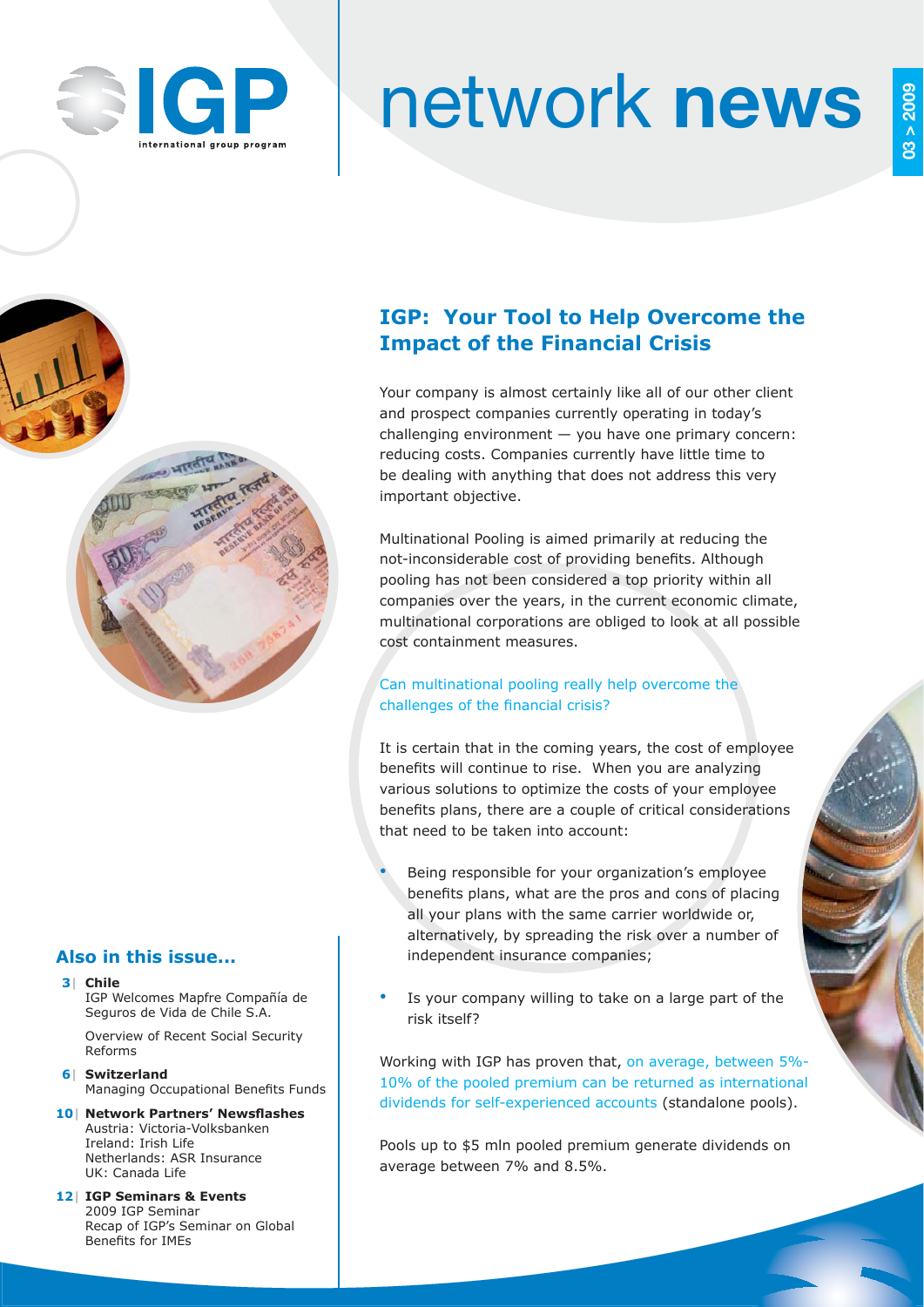

# **Editorial**

Today, your main concern is to reduce costs and that is exactly what multinational pooling and IGP can provide!

In other words, through IGP, you can continue to offer the same benefits to your workforce at competitive terms and conditions, with financially strong, independent insurance companies and at the same time, save money!

IGP looks forward to helping you overcome the challenges you are facing today. We have the resources and means to assist you in cutting the significant cost of providing employee benefits.

"If you prefer to work with independent, financially strong insurance companies…

IGP is your best choice…"



**Peter de Vries** Head of the IGP Network International Group Program (IGP)

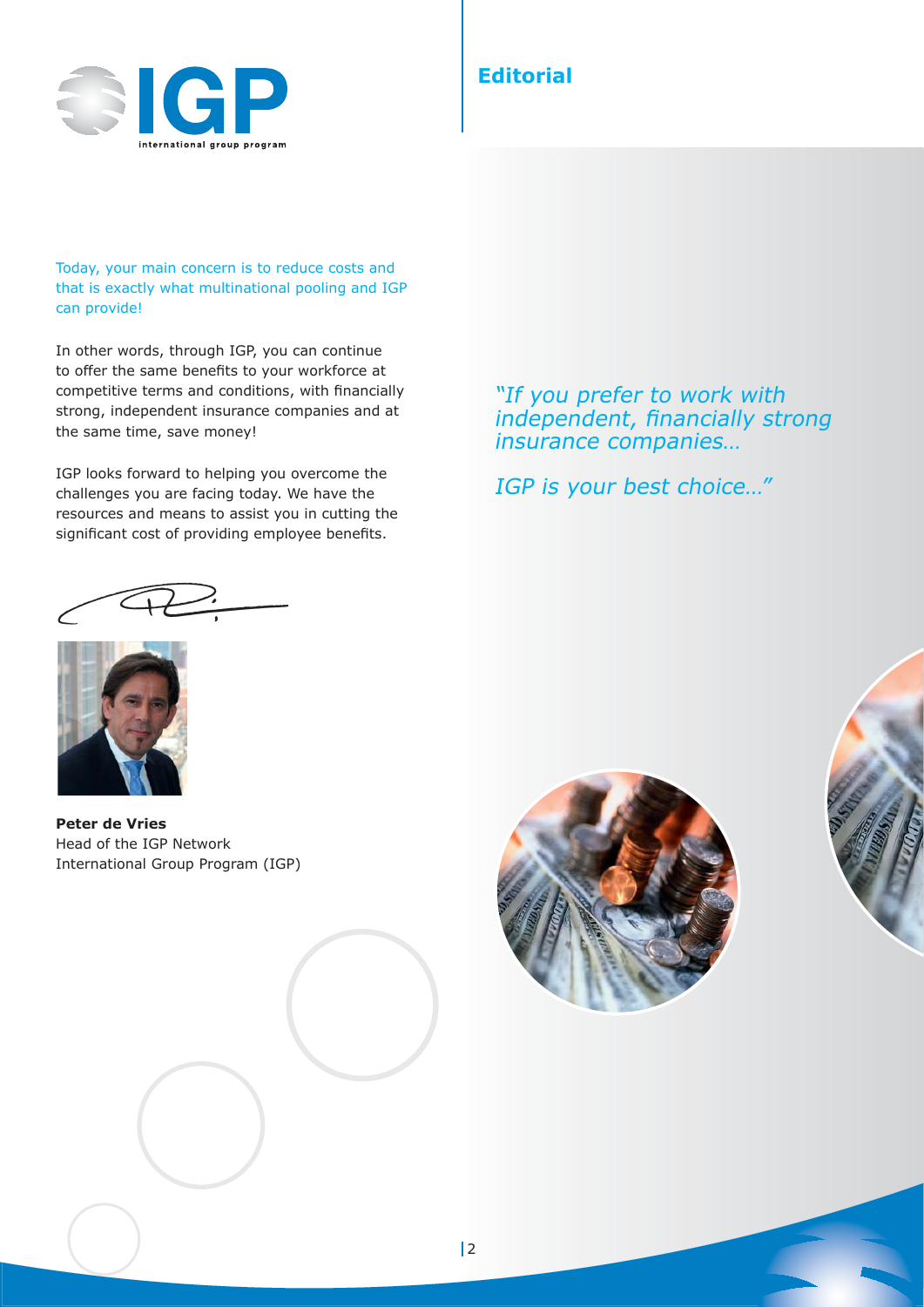

## **IGP Welcomes: Mapfre Compañía de Seguros de Vida de Chile S.A.**

We are pleased to formally welcome **Mapfre Compañía de Seguros de Vida de Chile S.A.** as an IGP Network Partner.

Mapfre Compañía de Seguros began working with IGP as a Correspondent Network Partner in 2007 and became a full Network Partner after the relationship was formalized late last year. Both Fitch Ratings and Humphreys, Ltda. have given Mapfre Compañía de Seguros a financial strength rating of A (Strong).

Mapfre Compañía de Seguros offers a complete line of life and disability insurance products for individuals and groups, including:

- Term life
- Accidental death
- Accidental death and disability
- Accelerated death benefit advanced payment of the death benefit if 80% disabled due to sickness or accident
- Disability
- Scholarship plans
- Credit life

Mapfre Compañía de Seguros is an affiliate of Mapfre, which represents IGP in Brazil, Colombia, the Dominican Republic, Paraguay, Uruguay and Venezuela.

Mapfre is the largest insurance company in its home country, Spain. Founded in 1933, the Mapfre Group

has substantial operations in Latin America and offers insurance, reinsurance and financial services to businesses and individuals. Its international presence consists of offices in 45 countries, and it has approximately 70 million clients worldwide.



## **Social Security Benefits in Chile**

Social security benefits are provided in Chile via a mixed system of mandatory private individual

accounts, social insurance and public assistance programs. In 1981, Chile became the first country in the world to establish a system of individual accounts (Sistema de Capitalizatión Individual) that provide old-age, disability and survivors' benefits on a defined contribution basis.

At the time, those already in the workforce could remain in the old pay-as-you-go system. Individuals entering the workforce after December 31, 1982 were required to participate in the new system, and self-employed persons could affiliate voluntarily.

The majority of employees in Chile now participate in Sistema de Capitalizatión Individual, and the pay-asyou-go system is being phased out.

The individual accounts are managed by private pension fund management companies known as Administradoras de Fondos de Pensións (AFPs). The administration of AFPs is closely monitored by the government, especially in regards to investments, rates of return, and reserves, etc.



Employees are required to contribute 10% of monthly salary up to an indexed ceiling for a retirement pension and 3% of monthly salary, on average, for survivors' and disability annuities. The indexed ceiling for contribution purposes is 60 UF (Unidades de Fomento). The UF is a basic unit of currency that is periodically adjusted, with a onemonth lag, in line with changes in the Consumer Price Index.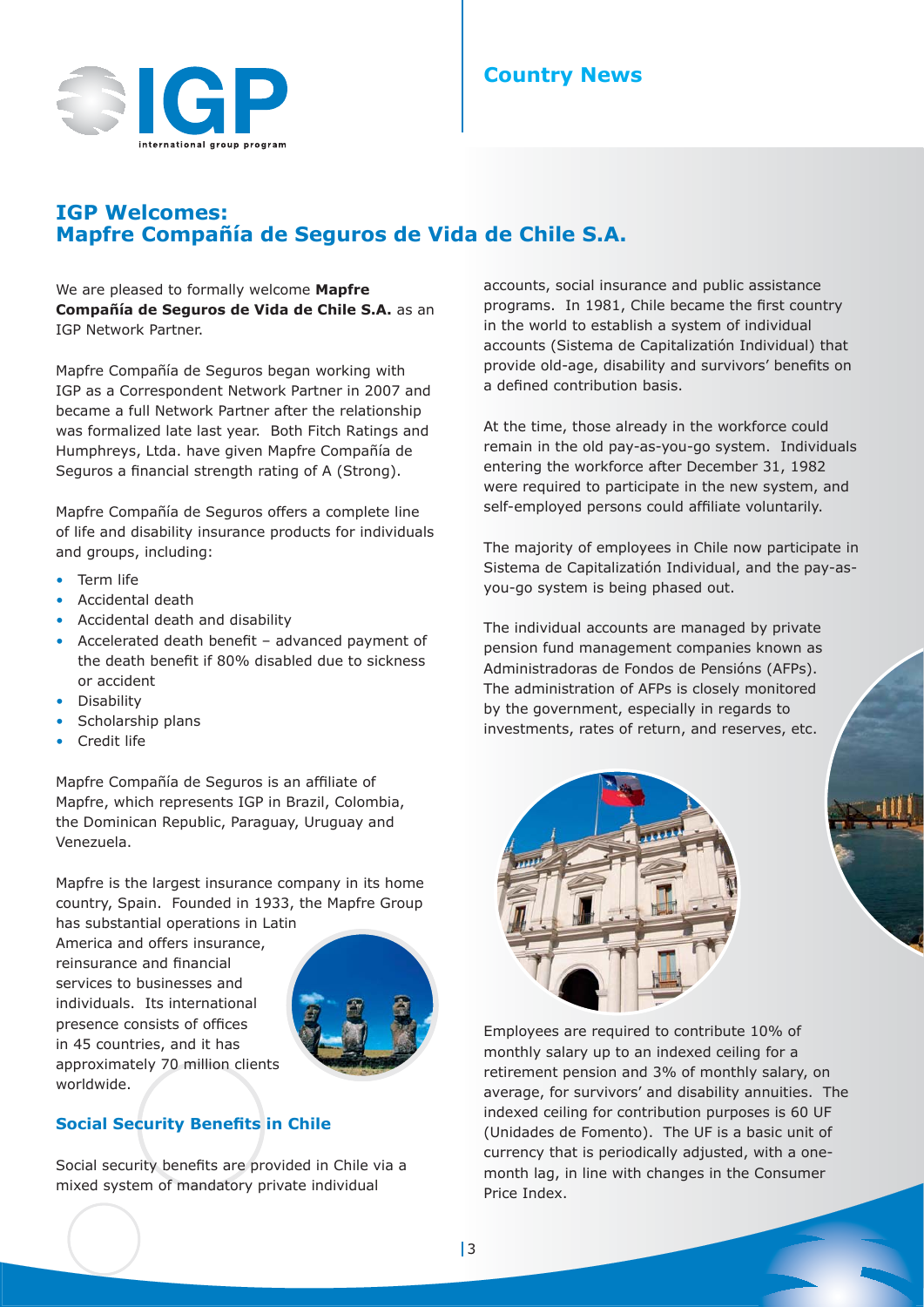

# **Mapfre Compañía de Seguros de Vida de Chile S.A.**

Medical benefits are provided by either the national public health system, or individuals can contract with a private health organization known as an ISAPRE. The individual contribution for either the public or private system is 7% of earnings. Individuals can make additional voluntary contributions to obtain a higher level of benefits.

#### **2008 Pension Reform – Expanding Retirement Benefits**

Shortly after being inaugurated as Chile's first woman President in 2006, Michelle Bachelet created an independent commission to study and make recommendations for the reform of the Chilean pension system.

The Commission quickly concluded that the current system of individual accounts was insufficient to provide most people with adequate income for retirement. It was originally believed that a person would receive 80-85% of their final salary as a retirement pension, but the actual figures were closer to 50% for men and less than 30% for women.

A minimum pension was provided under the old Social Security System (closed to new members after 1982). Under the individual retirement accounts system, a top-up subsidy is provided by the government so that individuals could receive a minimum pension if they exhausted their savings.

But to be entitled to the minimum pension, people

had to have contributed to their individual account for at least 20 years, and their income from all sources had to be less than the minimum amount established by the government.



Under this system, less than half of the population would receive

a pension greater than the minimum Social Security pension, because they would not have been able to make the 20 years of required contributions.

Particularly at risk for having insufficient retirement funds were the self-employed, temporary workers, and a large percentage of women, who typically earn less than men and spend more time out of the workforce.

In order to address these deficiencies, the Commission recommended several reforms that were enacted by the government in 2008. These reforms expanded cover under the Sistema de Capitalizatión Individual, established both a non-contributory and a top-up benefit, and allowed for voluntary individual savings accounts to be sponsored by employers.

Designed to assist the poorest of the population, the non-contributory benefit, Pensión Básica Solidaria (PBS), provides oldage and disability benefits to individuals age 65 or older who do not qualify for any other type of pension.

The benefits are means-tested and in order to qualify for the old-age pension, the person must have been a resident of Chile for at



least 20 years, including four of the five years immediately before applying for the pension.

In order to receive the disability benefit, the individual must have been a resident of Chile for at least five of the six years immediately prior to applying for the benefit and be certified as disabled by a government agency.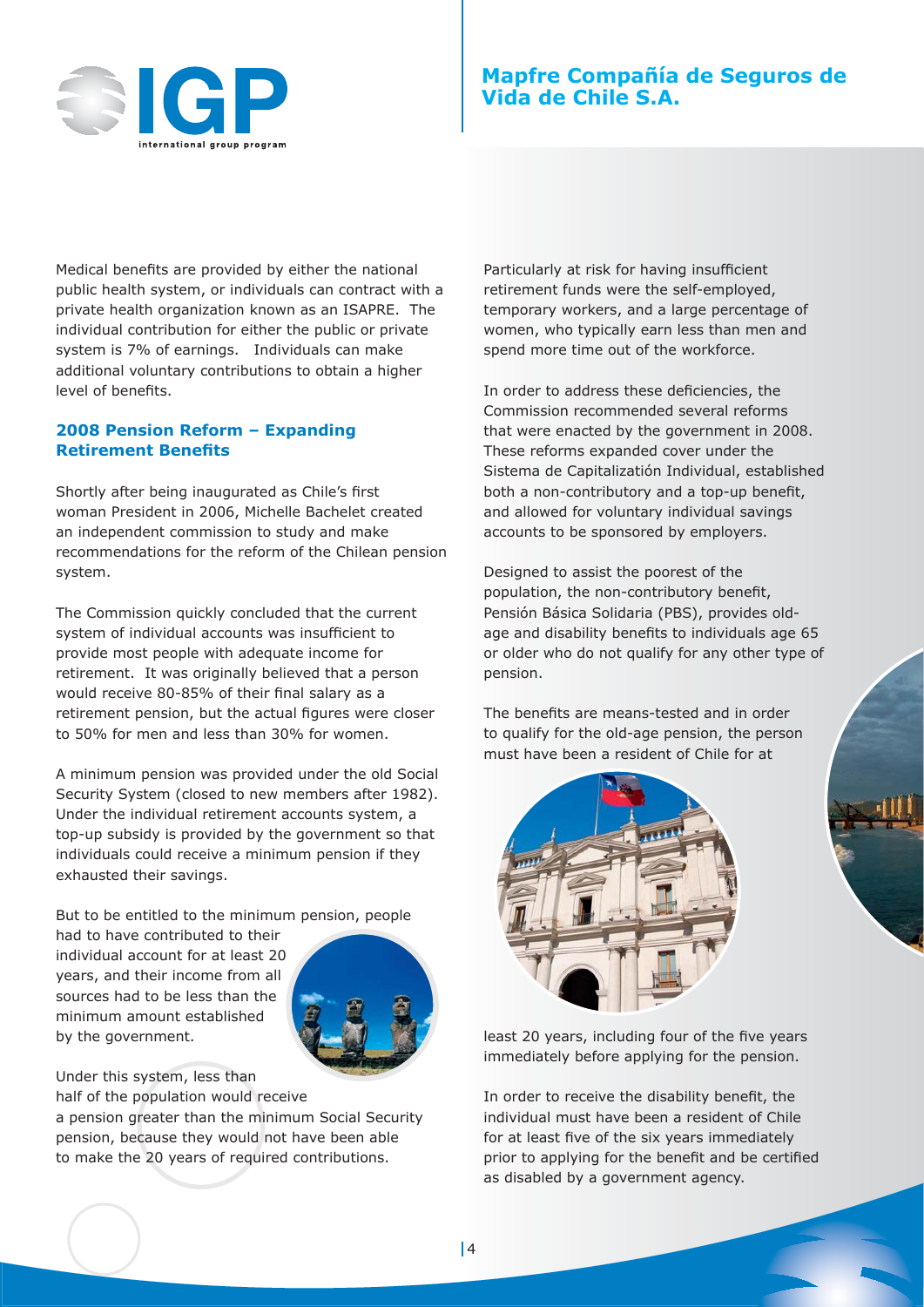

# **Mapfre Compañía de Seguros de Vida de Chile S.A.**

The top-up benefit for old-age and disability, Aporte Previsional Solidario (APS), is provided to individuals who have made contributions to an individual account and whose monthly benefit based on these contributions falls within certain limits.

As of October 1, 2008, the reform allows employers to set up voluntary pensions savings plans, known as Ahorro Previsional Voluntario Colectivo (APVC), for their employees. Employers are not required to set up an APVC plan but, if they do, the plan must be open to all employees.

Employer contributions are tax-exempt, contributions must be made on behalf of all employees, and the percentage of the contribution must be the same for each employee. An employer can offer more than one APVC plan, but employees are not required to join any plan.

Employee contributions to an APVC are voluntary. However, to encourage participation, the government offers an annual subsidy of 15% of the total amount that the employee contributes to any voluntary individual savings account. The subsidy is forfeited if the employee withdraws the funds from any of their voluntary savings accounts prior to retirement.

To be eligible for the subsidy, the employee must make regular contributions, and their voluntary retirement savings cannot exceed ten times their annual contributions to the mandatory system.



IGP is pleased to welcome Mapfre Compañía de Seguros de Vida de Chile S.A. as our Network Partner in Chile.

#### **More information**

If you would like to learn more about employee benefits in Chile, please contact your IGP Account Manager, or:



**Mr. Rodrigo González** MAPFRE Life Manager Mapfre Compañía de Seguros Chile

- T +56 2 6947512
- E rsgonza@mapfreseguros.cl
- W www.mapfre.com

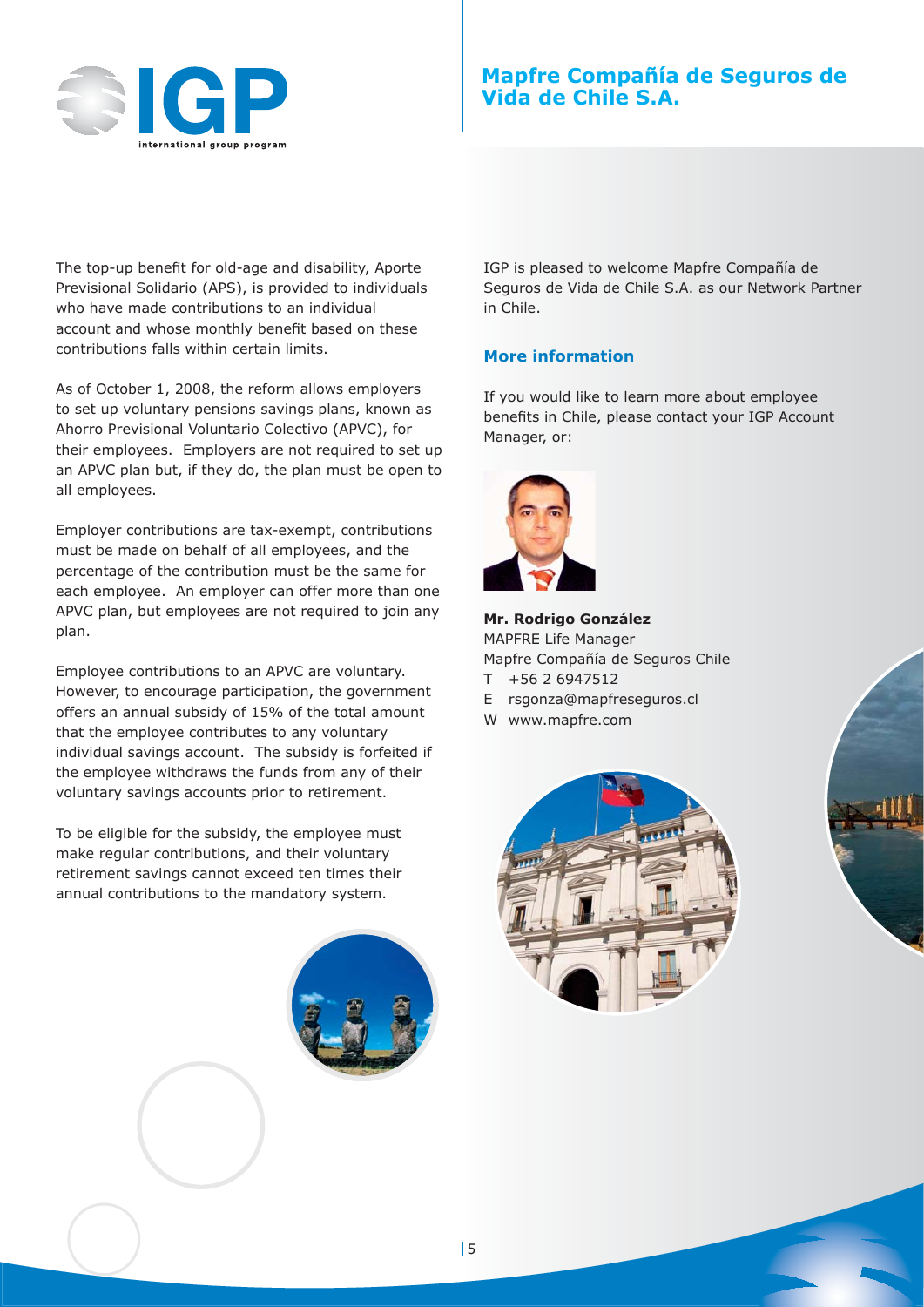# **Country News**



# **Switzerland: Managing Occupational Benefits Funds**

#### **Redefining advisory competency**

The current economic environment is having a severe impact on the occupational benefits industry in Switzerland. Due to the financial crisis, a comprehensive review of all assets and liabilities needs to be conducted, while the responsibility and liability risks of boards of trustees continues to rise.

It therefore requires strong commitment and professionalism from all parties involved to deal with this new situation. AXA Pension Solutions offers comprehensive advice and customized solutions from one single source.

#### **Impact of the financial crisis on occupational benefits institutions**

On December 31, 2008, approximately 75% of all occupational benefits institutions under civil law were likely to have been underfunded. In 25% of these cases, the coverage ratio was less than 90%, constituting a considerable gap.

The most recent financial crisis (2001 - 2002) is still fresh in our memory, and the current outlook in the financial markets leaves little room for optimism. The global economy is in the grip of a recession, the severity and duration of which cannot be foreseen.

The crisis has an impact on the occupational benefits institutions in a number of ways:

#### The development of investments:

Positive investment performance has the biggest leveraging effect on the balance sheet of occupational benefits



institutions. In view of the fact that risk capacity and tolerance are no longer (fully) ensured, a board of trustees will carefully consider the decision whether or not to maintain the current strategy or reduce the higher-risk investment categories.

Whatever the correct strategy may be will only be revealed in the future. As soon as markets start to rise again, the proponents of the current strategy will gain applause, while in case of a continued downturn, these same people are likely to be faced with liability suits. It thus makes good sense to pay particular attention to the investment regulations and guidelines in times of crises, as these were designed especially for such emergencies.

#### Focus on restructuring measures:

Public debate is currently intensely focused on whether or not to go through a restructuring. Boards of trustees will have to consider in detail how they intend to comply with the statutory and regulatory provisions that have been drafted especially for crises situations, and what steps they plan to take as part of a possible restructuring. Lowering the interest rate is likely to become a priority.

#### • Reduction of workforce:

Due to the recession, companies will have to scale back operations and reduce their workforce. Staff reductions and restructuring measures are realities that generally lead to a partial liquidation of the occupational benefit fund.

This measure forms a huge legal and management challenge and leads to a reduction of retirement assets. Employees with long tenures and sizeable retirement assets are especially vulnerable, and in some cases, they will run out of time to fill the resulting gap in their pension before their retirement.

Moreover, the occupational benefits institution will need to cope with an increase in disability cases and a larger number of defaults on contribution payments.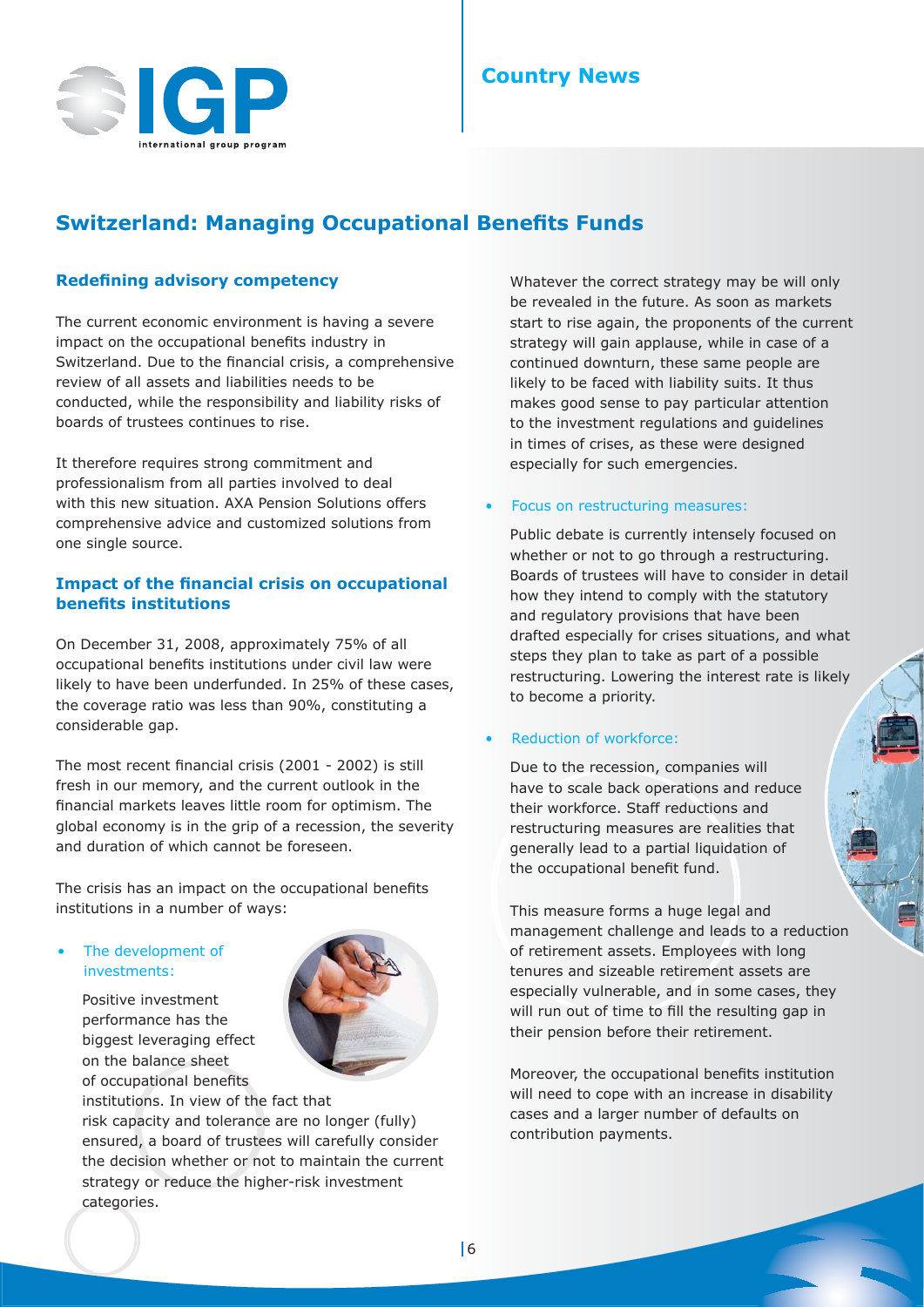

#### Exposure to structural weaknesses:

An aggravated situation will further expose occupational benefits institutions' structural weaknesses, not the least of which are the excessively high technical interest and conversion rates and the way in which assets are redistributed from those who are employed to those who receive a pension.

As described above, it is clear that the financial crisis has a severe impact on the occupational benefits institutions. However, at the same time, the crisis must be seen as an opportunity for occupational benefits institutions to review the essential aspects of their investments, obligations, and structure, and to seize any opportunities that may emerge.

#### **Increase in responsibility and liability risk of boards of trustees**

The occupational benefits industry started to become more complex already before the first revision of the BVG/LPP laws (Swiss Federal Law on Occupational Retirement, Survivors' and Disability Pension Plans), and we are likely to witness a further tightening of regulations, especially due to the current financial crisis.

The new investment guidelines and the call to make structural changes clearly indicate that the responsibility borne by boards of trustees is increasing:

- They are expected to actively be involved in the investment process while they, at the same time, need to ensure that prudent decisions are being made.
- It will no longer be permitted to delegate numerous tasks.
- The public will demand additional transparency and lower costs, while the supervisory authorities will require the introduction of internal control systems.

#### **Outsourcing tasks**

Each occupational benefits institution is reviewing which tasks it wants to perform internally and which ones to delegate to a third party. Here, it is not just a matter of responsibility, but also one of efficiency and cost. Technological developments are continuously providing new possibilities in administration, bookkeeping and accounting. At the same time, software upgrades and migrations generally are very costly. For an occupational benefits institution, it is therefore important to deploy technology at the lowest cost and effort possible and to deal with the rising demands it faces in an efficient manner.

#### **AXA Pensions Solutions: Professional support from a single source**

In this environment, boards of trustees — and subsequently the entire Swiss system in which experts from other fields serve on such bodies — are being pushed to the limit. This means continuous training and development are becoming indispensable.

With the advice of professionals, AXA Pension Solutions intends to make an important contribution and to support boards of trustees in leading their occupational benefits institutions successfully into the future.

#### AXA Winterthur is launching AXA Pension

Solutions as a competence center offering a modular range of products and services for the entire value chain of an occupational benefits institution, and as a comprehensive solution geared to the needs of specific clients:

- The main emphasis on investments is placed on guarantee and banking products, investment strategy advice, and asset management.
- The risks of death, disability and longevity can be guaranteed in full or in part.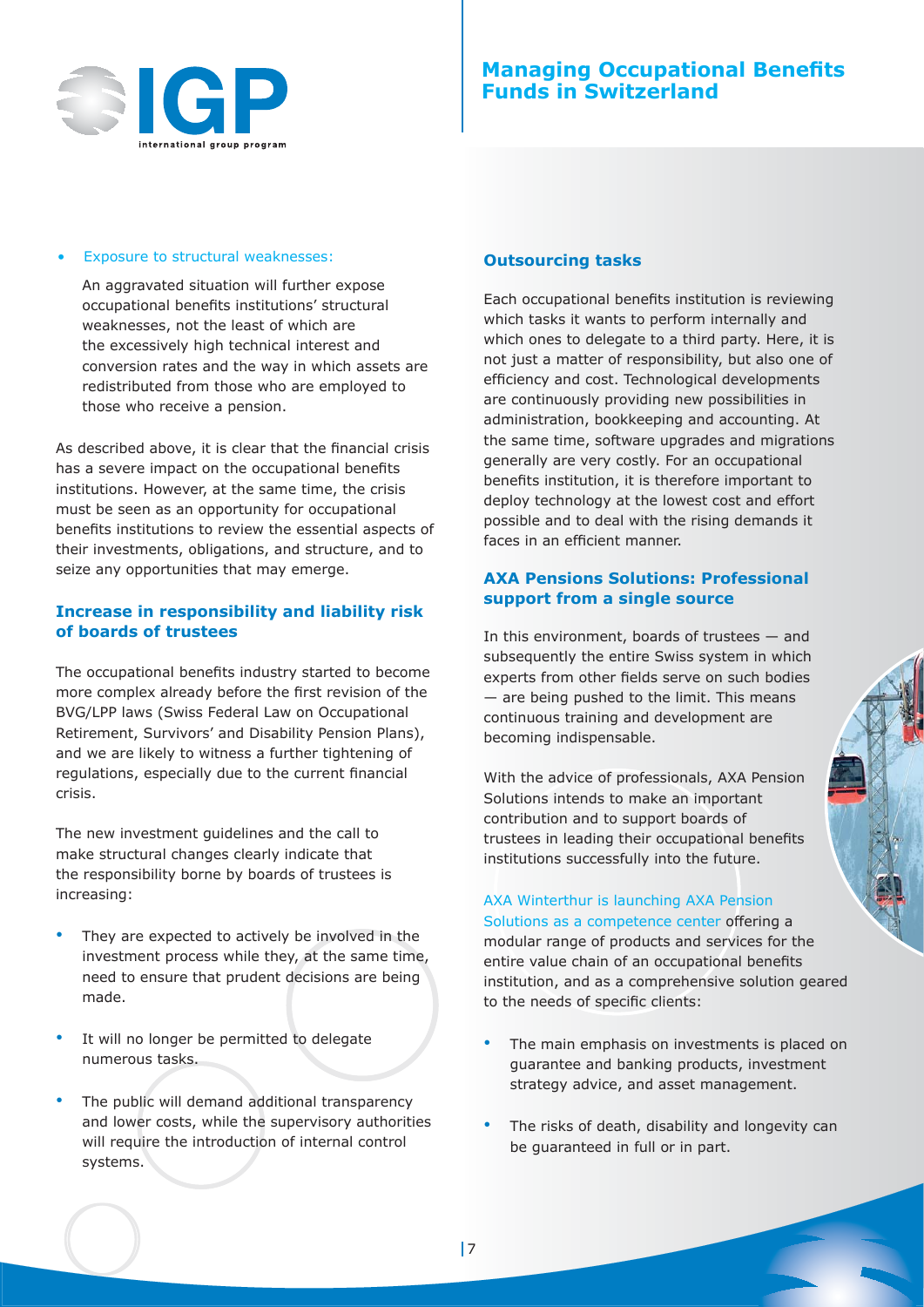

# **Managing Occupational Benefits Funds in Switzerland**

- The administration is handled by robust, triedand-tested IT systems designed to accommodate specific clients.
- The advice offered by AXA Winterthur's pensions experts and legal specialists completes the product range.

IGP and AXA Winterthur are convinced that those occupational benefits institutions that take an active stance in meeting the current challenges, that analyze their situation in detail and implement the needed measures consistently and with a long-term approach, will emerge from this crisis with additional strengths.

AXA Pension Solutions is a competent and reliable partner that will actively support occupational benefits institutions when it comes to conducting analyses, offering advice, or implementing measures.

#### **More information**

If you would like to learn more about AXA Pension Solutions, please contact your IGP Account Manager or:



**Mr. Stefan Brkic** AXA Winterthur Life Insurance Company

- $T$  +41 52 261 35 25
- E stefan.brkic@axa-winterthur.ch
- W www.axa-winterthur.ch



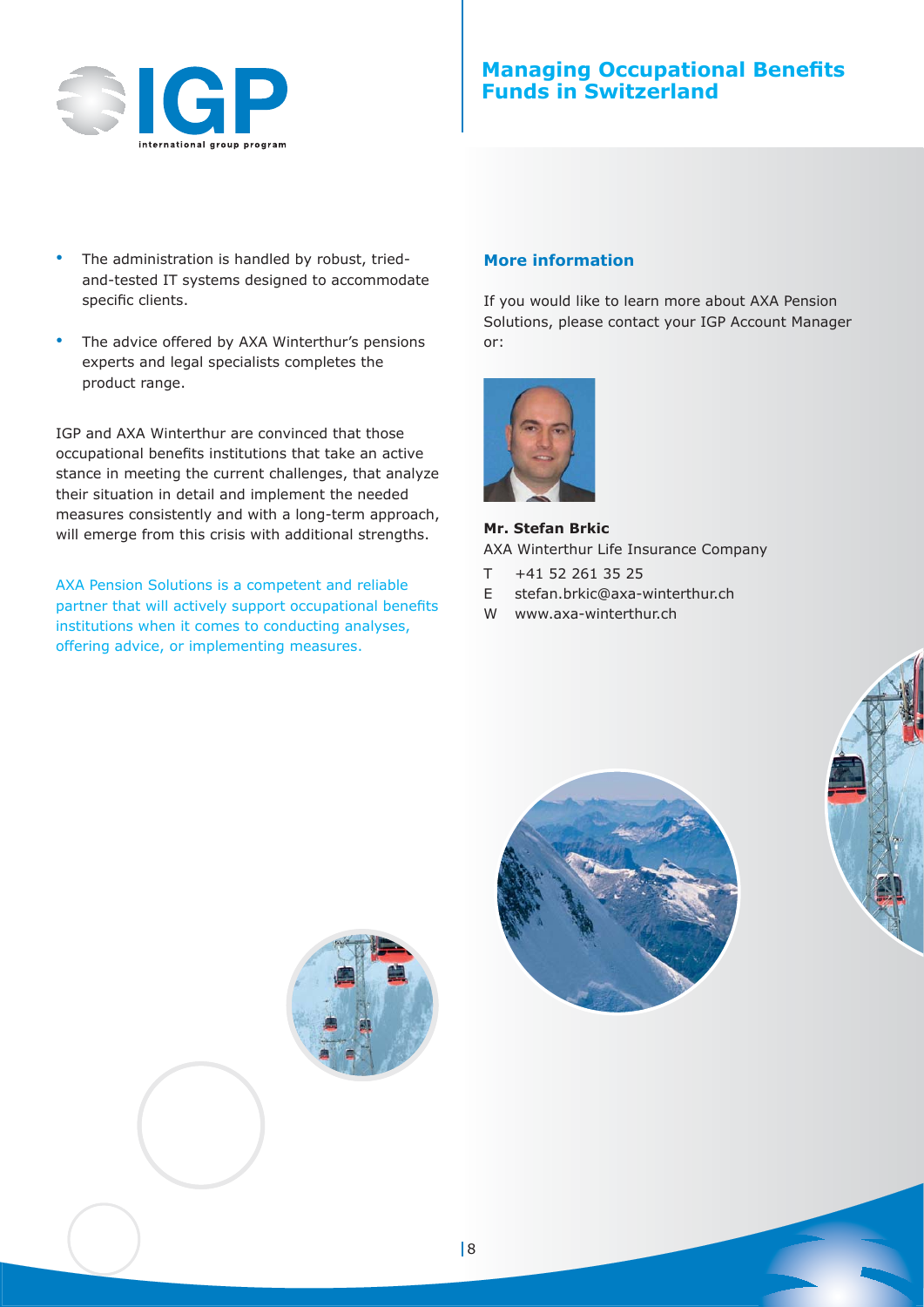# **Managing Occupational Benefits Funds in Switzerland?**

AXA Winterthur is pleased to announce:

# **Pensionskassen-Forum 2009** Die 2. Säule im Wandel

| 08.15 | Kaffee und Gipfeli |  |
|-------|--------------------|--|
|       |                    |  |

- 09.00 Begrüssung durch den Gastgeber Anders Malmström - Leiter Kollektivleben, AXA Winterthur
- 09.15 Was heisst finanzielle Sicherheit in der Finanzkrise – wie verhalten sich die Versicherer? Matthias Henny - Leiter Asset Management, AXA Winterthur
- 09.40 Wie wird die 2. Säule zum dynamischen System, das mit dem volatilen Arbeitsumfeld schritthalten kann? Ruedi Noser - Nationalrat und Unternehmer
- 10.20 Pause
- 10.50 Welche Auswirkungen haben falsche Parameter auf den Deckungsgrad? Marc Chuard - Leiter Ressort Wirtschaft und Recht SVV
- 11.20 AXA Pension Solutions als Lösungsansatz für Vorsorgeeinrichtungen in einem turbulenten Marktumfeld Antimo Perretta - Leiter Vetrieb, AXA Winterthur
- 12.20 Mittagspause
- 13.20 Podiumsdiskussion zu einem aktuellen Thema
- 14.10 Der Umwandlungssatz vor dem Volk überlebt das die 2. Säule? Beat Kappeler - Autor, Journalist NZZ und Le Temps
- 15.00 Ausblick Finanzmarkt aus der Sicht einer Versicherung Franz Wenzel - Investment Stratege AXA Investment Managers
- 15.25 Komik und Magie Michel Gammenthaler, Kabarettist
- 15.50 Zusammenfassung und Verabschiedung durch den Gastgeber Anders Malmström - Leiter Kollektivleben, AXA Winterthur
- 16.00 Apéro

Dienstag, 5. Mai 2009 Radisson Blu Hotel, Zurich Airport

Anmeldung: mirjam.iselin@axa-winterthur.ch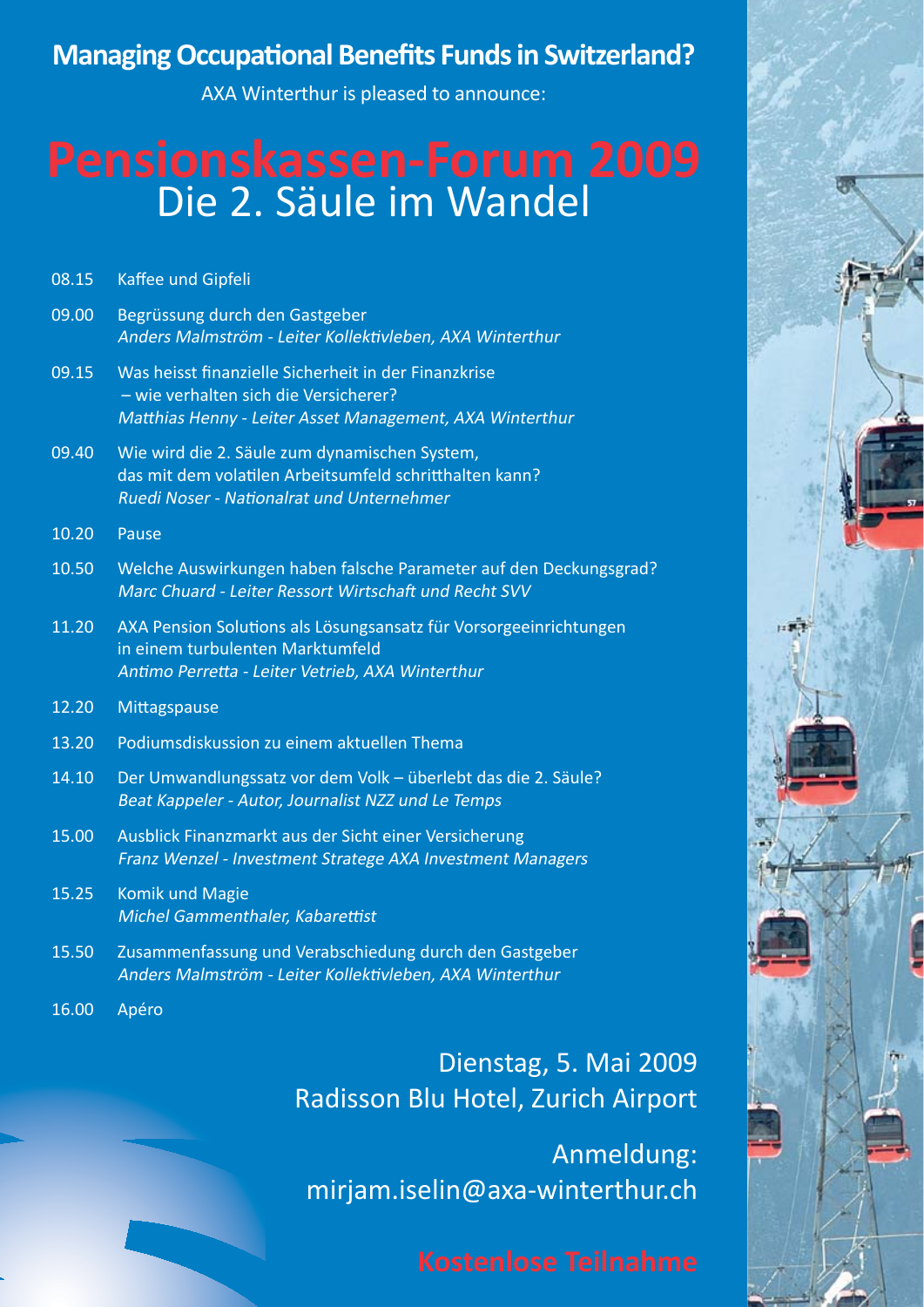

# **Austria**

Performance data of Austrian pension funds, recently announced by Oesterreichische Kontrollbank (OeKB), reveal that returns for the "investment and risk accounts" managed by VICTORIA-VOLKSBANKEN Pensionskassen AG (VVP), the IGP Network Partner in Austria, have been above-average for the second consecutive year. Furthermore, a study conducted by Mercer shows VVP as "Best in class" – performer in 2008 in three out of five OeKB-aggregates regarding all "investments and risk accounts" (open for new clients).

VVP avoided investments in toxic areas, and its tactical decisions led to a significant reduction of portfolio risk. In particular, the impact of the (heavy) equity markets' decline on overall performance was limited through hedging activities.

Another contributor to the relatively strong performance of the funds has been the use of Alternative Investments. VVP exclusively invested in Managed Futures — the sole Hedge Fund strategy that delivered positive returns in 2008.

VVP's above-average returns in the last two years exhibit the benefits of the implemented asset management approach that is based on anti-cyclical investment and risk management awareness. Thorough analysis of asset classes and underlying investment vehicles, as well as stringent, disciplined risk management has proven to be

successful in times of market distress.

For more information about VICTORIA-VOLKSBANKEN Pensionskassen, please visit: www.vvp.at



# **Ireland**

Irish Life, the IGP Network Partner in Ireland, regularly reviews Free Cover Limits in order to keep pace with ongoing salary increases in the employment market. Regular reviews ensure that for an increasing number of senior people, no underwriting is required due to general salary escalation.

Free Cover is granted on schemes where at least three members are included for benefits.

- For death-in-service benefits, Free Cover is calculated as: The average member capitalised benefit plus 10% of the total sum assured subject to an overall maximum of €1,800,000.
- For income protection benefits, Free Cover is calculated as: The average member benefit plus 5% of the total benefit subject to an overall maximum of €170,000 pa.

Irish Life is pleased to announce the following increases to their maximum Free Cover Limits on their group risk and income protection plans:

| <b>Benefit</b>                  | <b>Existing Limits</b>               | New Limits                                |
|---------------------------------|--------------------------------------|-------------------------------------------|
| Death in service                | €1,700,000<br>capitalised<br>benefit | $\in$ 1,800,000<br>capitalised<br>benefit |
| Income protection   €160,000 pa |                                      | €170,000 pa                               |

These new limits represent an increase of about 6% over current levels and reflect salary growth in the economy since they were last reviewed during the same period last year.

Additional Free Cover of €450,000 — above the norm — is provided for death-in-service cover for schemes included in an IGP pool. For example, a scheme with a normal Free Cover of €500,000, which subsequently joins an IGP pool, will have its Free Cover increased to €950,000. The maximum IGP Free Cover Limit will now increase to €2,250,000 (€450,000 over the standard €1.8m maximum).

For more information about Irish Life, please visit: www.irishlife.ie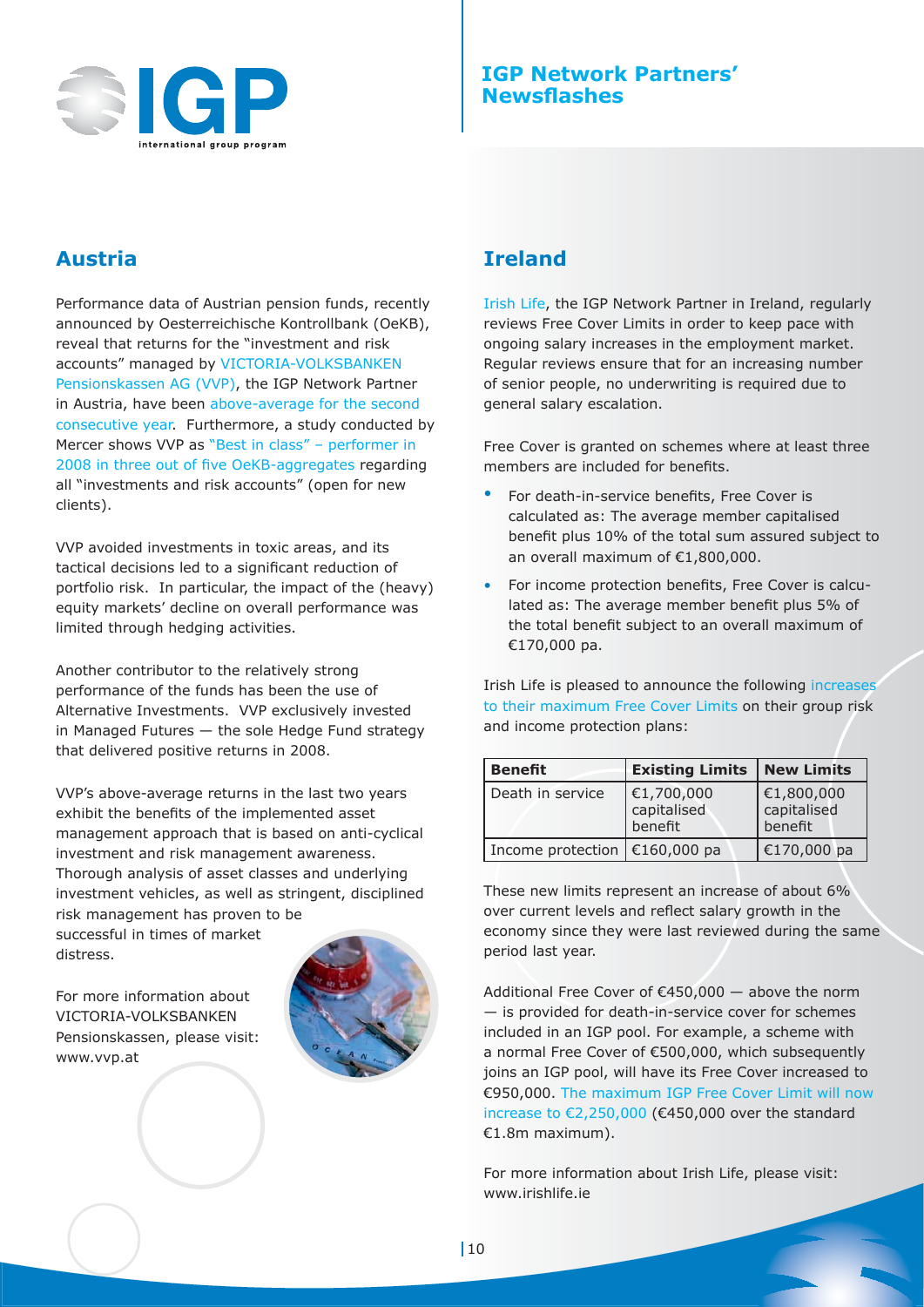

## **IGP Network Partners' Newsflashes**

# **Netherlands**

Following the acquisition of the Dutch Fortis companies by the Dutch Government in October 2008, Fortis Insurance Netherlands will continue as an independent insurance company. Fortis ASR, the IGP Network Partner, is now known as ASR Insurance.

ASR Insurance considers the new name as a fresh start to unabatedly realize their ambitions: being the pension company that offers you the best business. With core values such as quality, reliability, facility, transparency and partnership, they want to continue building long-lasting relationships in 2009.

ASR Insurance provides both individuals and businesses with a wide range of life, pension, nonlife, healthcare and disability solutions, as well as mortgage and savings products.

For more information about ASR Insurance, please visit: www.asrverzekeringen.nl

# **United Kingdom**

Canada Life Group Insurance, the IGP Network Partner for life and pensions in the United Kingdom, announced improvements to its group life product by increasing its Free Cover Level (FCL) maximum to £1.25 million (sum assured per member), for all schemes over 63 lives. There are also improvements to the Free Cover Level formula. These marketleading advancements will remove the necessity for medical underwriting for a significant number of members, meaning that, going forward, companies placing business with Canada Life will benefit from improved turnaround time and simplicity.

The previous FCL and formula have remained unchanged for nearly a decade. The changes that have now been implemented, following a review of the Canada Life group life product, will benefit both intermediaries and clients alike by significantly reducing the time spent on medical underwriting and administration processes.

For more information about Canada Life, please visit: www.canadalife.com





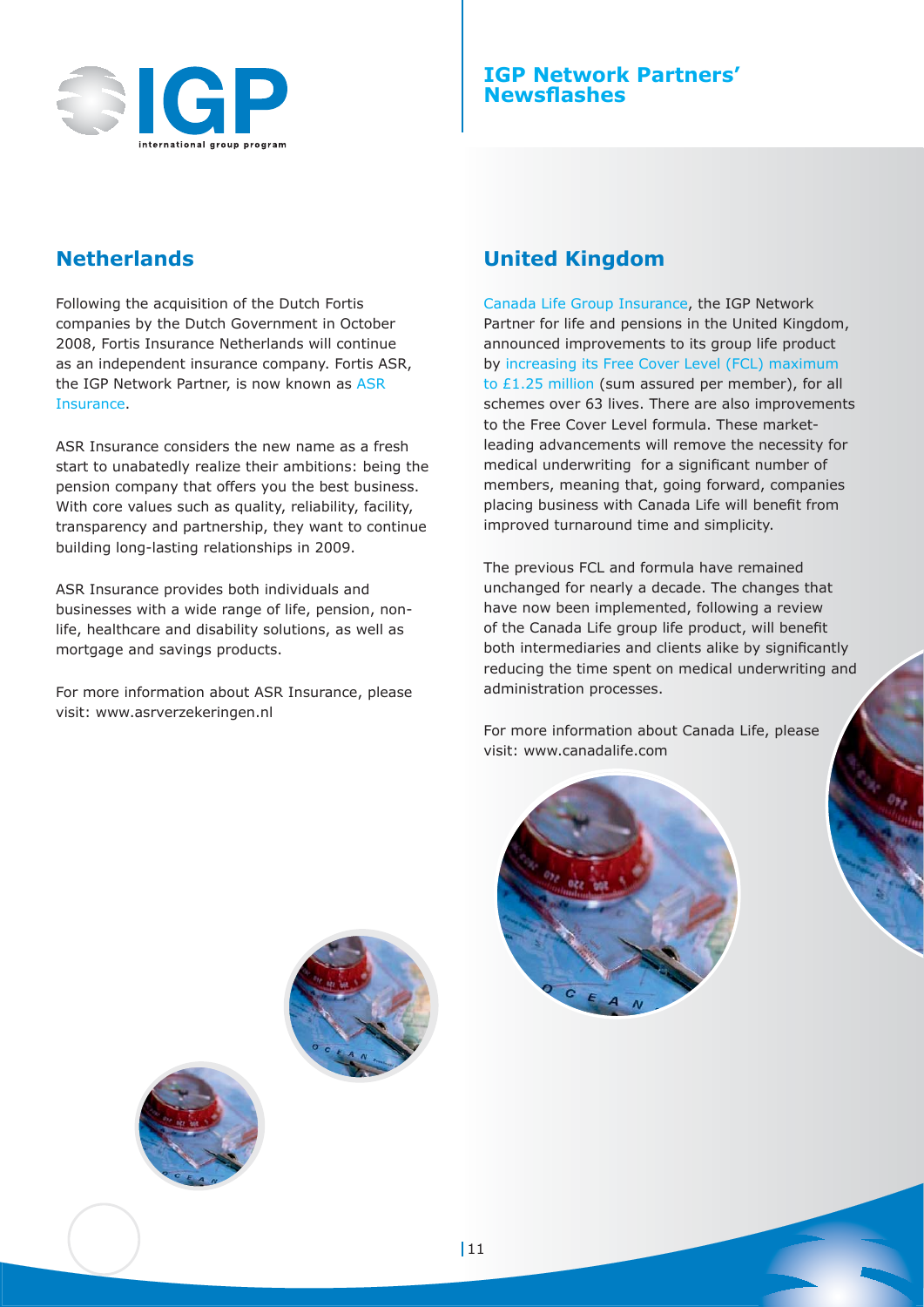

# **IGP Events**

# **2009 IGP Seminar Renaissance Boston Waterfront Hotel September 29 - October 1, 2009**

IGP Seminars are designed for people who want to expand their knowledge and understanding of international employee benefits.

Need information on the new pension legislation in China? Disability benefits in the Netherlands? Retirement benefits in Switzerland and Brazil? Don't let cost constraints keep you from getting the information you need.

Instead of traveling around the world, you can attend the 2009 IGP Seminar and discuss your international benefits needs with representatives from some of the world's leading providers of employee benefits  $-$  the IGP Network Partners.

Recognized as the premier international employee benefits conference, the IGP Seminar offers a unique opportunity to learn about employee benefits, both globally and country-specific. During the Seminar, attendees participate in a series of country panel sessions that provide comprehensive information on the social security and customary private employee benefits practice in the countries of their choice.

The newcomer will acquire a basic working knowledge of employee benefits practice, while the experienced benefits specialist will ensure that he or she remains current on legislative and other developments in specific countries.

The daily program features an extensive choice of presentations covering employee benefits in countries throughout the world, as well as solutions for globally mobile employees.

Participants will be able to meet, ask questions and share solutions in one place with:

- Representatives from the leading insurance companies operating in the employee benefits field around the world
- International employee benefits specialists from a broad range of multinational corporations
- Representatives of the leading international brokerage and consulting firms

Whether you are responsible for employee benefits, human resources or finance, you will find a wealth of information on all aspects of international employee benefits at the 2009 IGP Seminar.

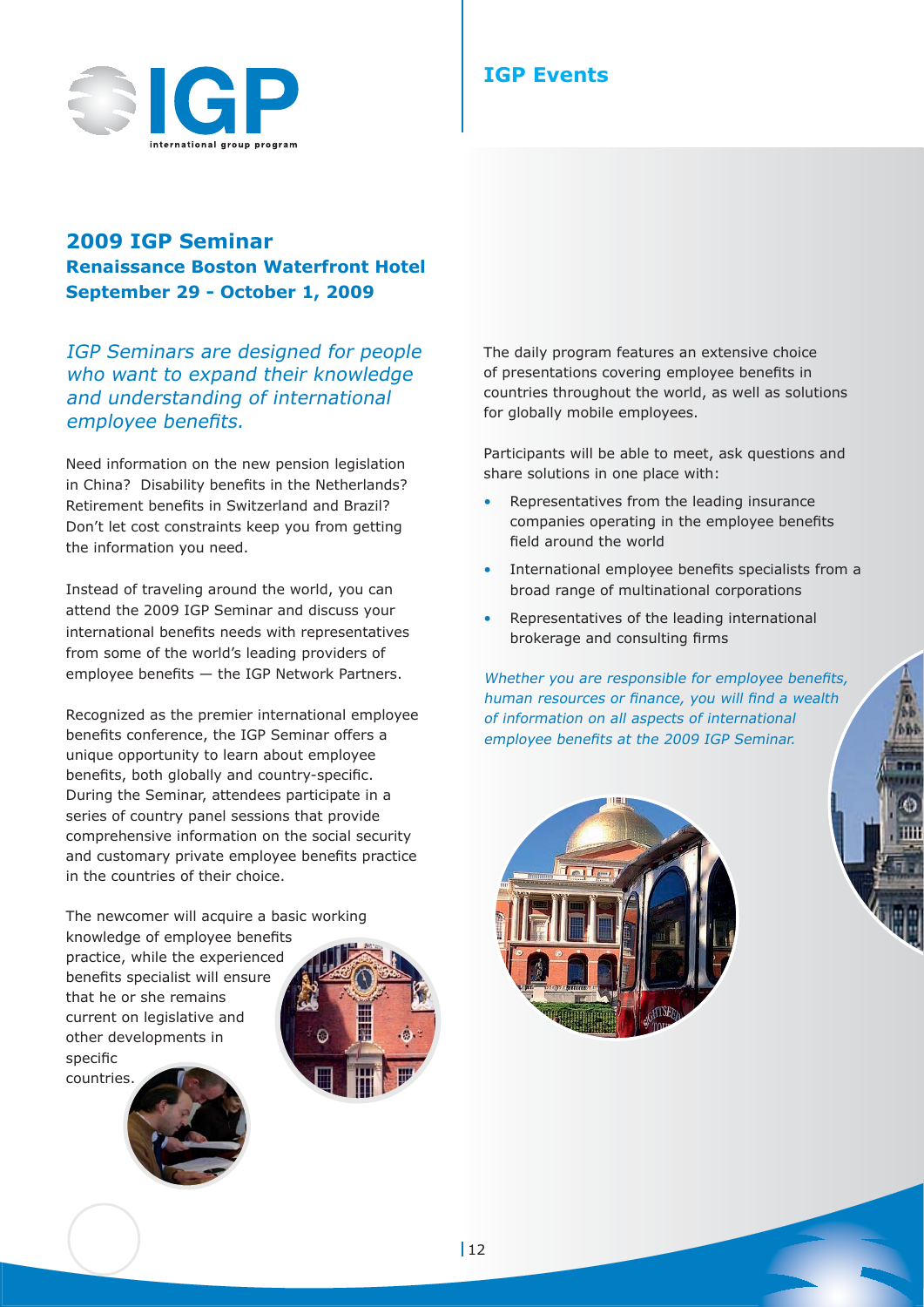

## **2009 IGP International Employee Benefits Seminar**

#### **Program Outline**

*The Welcome and Orientation Session on Tuesday morning, September 29, will mark the opening of the 2009 IGP Seminar.*

Before the start of the formal program, we invite all attendees and their guests to join us Monday evening, September 28, for a reception at the Renaissance Boston Waterfront Hotel. This will give you the chance to get to know the other participants in a casual atmosphere.

In addition to the Monday evening reception, IGP will be hosting a special dinner on Tuesday and another reception on Wednesday evening. These informal events will provide you with additional opportunities to exchange views and ideas with other attendees.

The main medium for the exchange of information at the Seminar will be country panel sessions during which IGP Network Partners provide a comprehensive review of the social security, customary private employee benefits practice, funding requirements and current legislation affecting employee benefits in their respective countries. The sessions will then be opened up to participants to discuss issues and ask questions.

Each registrant will have the opportunity to attend up to 12 country panel sessions, as well as the Special Interest Session on Thursday.



#### **Provisional Program Schedule**

#### **Monday, September 28**

6:00 pm Reception at Renaissance Hotel

#### **Tuesday, September 29**

| $8:00$ am          | <b>Seminar Registration</b>    |  |
|--------------------|--------------------------------|--|
|                    | Continental Breakfast          |  |
| $9:00$ am          | <b>Welcome and Orientation</b> |  |
| $10:00$ am         | <b>Panel Session 1</b>         |  |
| $11:15$ am         | <b>Panel Session 2</b>         |  |
| $12:15 \text{ pm}$ | Luncheon                       |  |
| $1:30$ pm          | <b>Panel Session 3</b>         |  |
| $2:45$ pm          | <b>Panel Session 4</b>         |  |
| $4:00$ pm          | <b>Panel Session 5</b>         |  |
| 6:00 pm            | Reception & Dinner             |  |

#### **Wednesday, September 30**

| $8:00$ am         | <b>Continental Breakfast</b> |
|-------------------|------------------------------|
| $9:00$ am         | <b>Panel Session 6</b>       |
| $10:00$ am        | Coffee Break                 |
| $10:30$ am        | <b>Panel Session 7</b>       |
| $11:45$ am        | <b>Panel Session 8</b>       |
| 12:45 pm          | Luncheon                     |
| $2:15$ pm         | <b>Panel Session 9</b>       |
| $3:30$ pm         | <b>Panel Session 10</b>      |
| $6:00 \text{ pm}$ | Reception                    |

#### **Thursday, October 1**

| $8:00$ am  | <b>Continental Breakfast</b>    |
|------------|---------------------------------|
|            | 9:00 am Panel Session 11        |
|            | 10:15 am Panel Session 12       |
| $11:30$ am | <b>Special Interest Session</b> |
|            | 12:30 pm Luncheon               |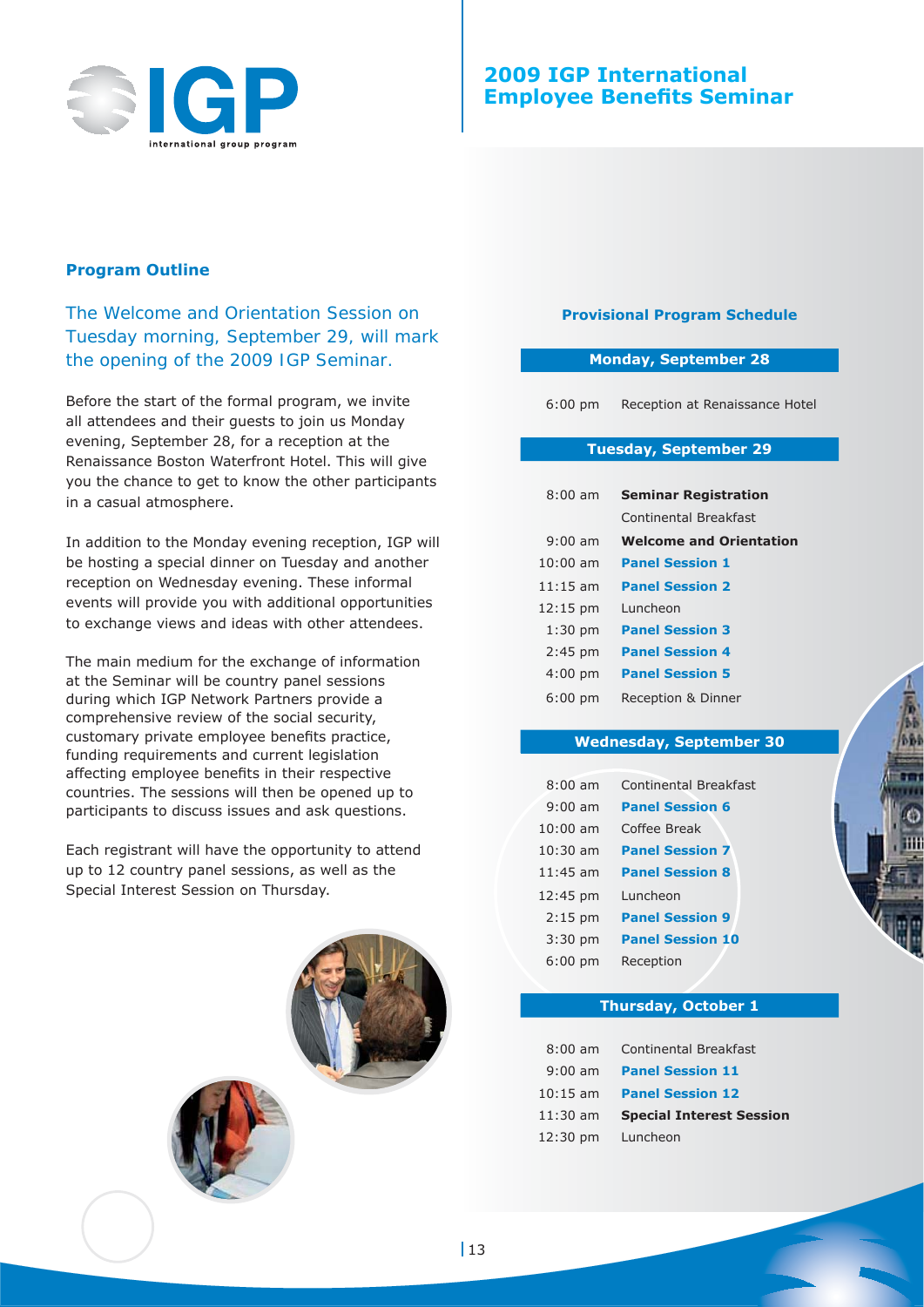

## **2009 IGP International Employee Benefits Seminar**

## **Panel Selection**

Prior to your participation at the Seminar, you will be asked to select and register for the country panel sessions in which you are most interested.

A list of the country panels offered will be available on the IGP website, **www.igpinfo.com**, by late spring.

#### **Special Interest Session**

The Special Interest Session will feature a topic of general interest to those involved in international employee benefits. It will be held on Thursday, October 1, and all participants will have an opportunity to attend.

#### **How to Register**

The registration fee, per person, for the 2009 IGP Seminar is:

| <b>USD 950</b>   | Until July 31           |
|------------------|-------------------------|
| <b>USD 1,000</b> | August 1 - September 14 |
| <b>USD 1,050</b> | After September 14      |

The fee covers all of the country panels and the Special Interest Session, as well as continental breakfasts, luncheons, mid-morning and afternoon refreshments, evening receptions and the dinner on Tuesday. Hotel accommodations and travel expenses are not included in the fee.

**Checks** should be made payable in US dollars to John Hancock Financial Services. Unfortunately, credit card payments cannot be accepted.

Please mail your payment to:

Ms. Elaine Paradiso International Group Program (IGP), T-22 John Hancock Financial Services, Inc. P.O. Box 111, Boston, MA 02117 USA

John Hancock's Federal Tax ID #: 04-1414660

**Wire transfers** should be made in US dollars to: BANK OF AMERICA Boston, Massachusetts, USA 02117

Account Number: 279-8000-8 ABA Number: 026009593 Swift Code: BOFAUS6SSFX Account Name: John Hancock Attention: (IGP) Lisa Tam Telephone: (617) 572-8667 Reference: 2009 IGP Seminar – (Your Company Name)

Online registration will be available via our website, www.igpinfo.com, by late spring.

#### **Deadline for Seminar Registration**

The deadline for Seminar registration is **September 18**. Registrations after **September 18** will be accepted on a space-available basis.

Reservations at the Renaissance Hotel must be made *on or before Monday,* **September 7, 2009** in order to take advantage of the IGP Seminar group rate.

#### **Cancellation Policy**

The Seminar registration fee will be fully refundable if IGP receives your cancellation notice in writing **on or before September 18**. Cancellations after that date will be subject to an administrative fee of USD 100.

#### **Guests**

Should your spouse, partner or guest choose to accompany you to Boston, he or she is invited to join us for the continental breakfast each morning, all the evening receptions and dinners as well as the final luncheon on Thursday. Although no formal guest program will be arranged, suggestions will be provided for various activities in and around Boston during the day.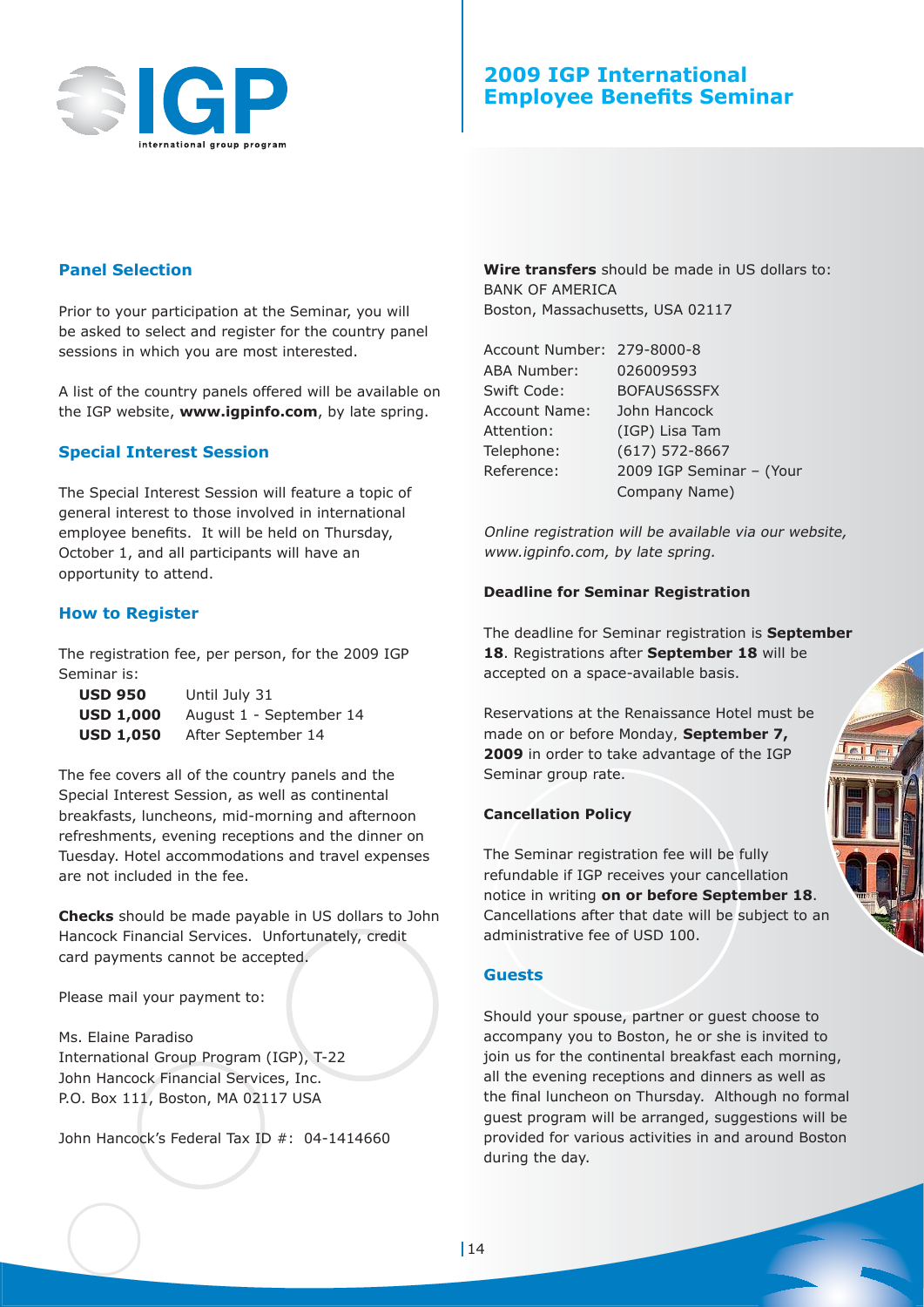

## **2009 IGP International Employee Benefits Seminar**

#### **Hotel Accommodations**

A block of rooms has been reserved at the **Renaissance Boston Waterfront Hotel** for attendees of the IGP Seminar.

#### **Renaissance Boston Waterfront Hotel**

606 Congress Street Boston, MA 02210 USA Telephone (General): 617-338-4111 Telephone (Reservations): 1-800-468-3571 Fax: 617-338-4138 Website: www.renaissanceboston.com

The Renaissance Boston Waterfront Hotel opened in 2008 and is the newest addition to Boston's emerging seaport district. Combining contemporary elegance and state-of-the-art technology, the Renaissance Hotel has an aquatic-themed atmosphere and exceptional views of the Boston skyline and waterfront. Guests staying at the Renaissance will enjoy exceptional service and all of the latest amenities.

#### *Please note that the Renaissance is a completely non-smoking hotel.*

The group rate at the Renaissance Hotel for the IGP Seminar will be **USD 259** (plus tax) per night for a single or double room. Hotel accommodations are not included in the registration fee, and payment must be made directly to the hotel.

For reservations, please call: **1-800-468-3571** and mention that you will be attending the *John Hancock IGP Seminar.*



You may also make your reservations for the Renaissance Hotel online via a link on the IGP website.

Go to: www.igpinfo.com

- > Seminars & Events > Boston: Fall 2009
	- - > Hotel Accommodations

Reservations for attendees of the IGP Seminar must be made *on or before Monday,*  **September 7, 2009**. Reservations after that time will be accepted on a space-available basis, and the IGP Seminar group rate is not guaranteed.

## **For Additional Information**

To learn more about the 2009 IGP Seminar, please contact your IGP Account Representative or:

#### **Ms. Elaine Paradiso**

International Group Program (T-22) John Hancock Financial Services P.O. Box 111, Boston, MA 02117

- T (617) 572-8637
- E eparadiso@jhancock.com
- W www.igpinfo.com



A world of benefits information *awaits you in Boston!*

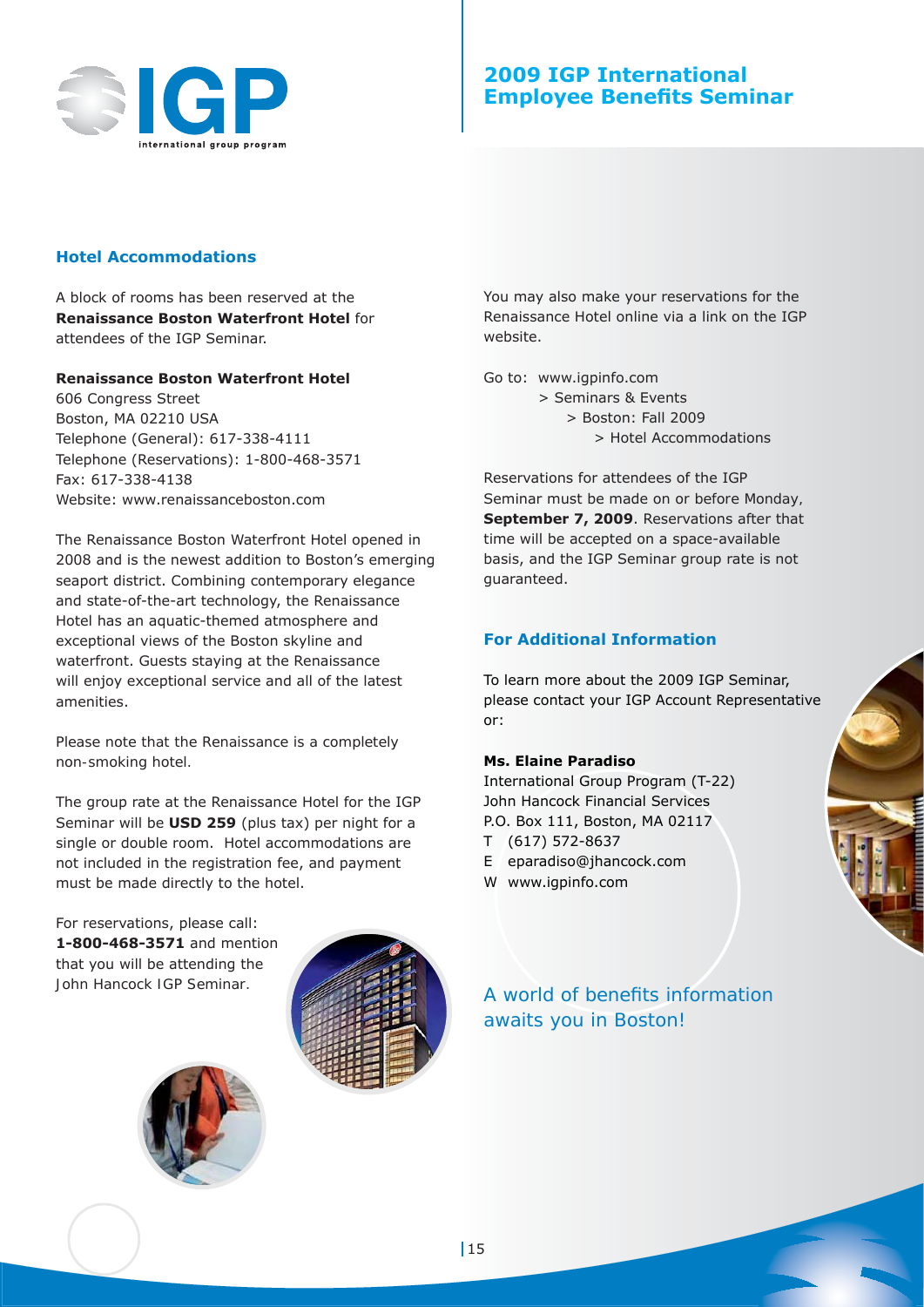

## **IGP Events**

# **IGP Seminar on Global Benefits for International Mobile Employees Rankweil (Lake Constance) March 12, 2009**

Volksbank Vorarlberg – together with IGP – hosted a half-day mini-seminar at their new and modern conference centre at the Rankweil Headquarters. Over 20 attendees representing IGP clients and prospective clients attended this highly topical and informative conference on global benefits for international mobile employees.

In his welcome address, Henry Bertel, CEO of Volksbank Vorarlberg, gave an overview of the bank's achievements, aims, and position in the region. Being one of the major players both in retail and B2B business, Volksbank Vorarlberg offers a wide range of services.

Olivier Bruyninckx, Director of Sales & Service at the IGP Europe office, opened the seminar with a brief overview of IGP and the concept of multinational pooling.

Stefan Brkic, Head Large Corporates, International at AXA Winterthur in Switzerland, explained the different options of closing the pension gaps of internationally mobile employees. His presentation helped the delegates to better understand the different terms and definitions for mobile employees. This session was followed by two case studies showing the concise and professional custom-made solutions for two multinational clients.

Peter Lüthy, Manager Inernational Benefits at Novartis AG in Switzerland, opened the vault of HR





secrets with very impressive details on one of the world's largest pharmaceutical companies. At the same time, he shared a huge amount of international experience and know-how with the audience by explaining Novartis' way of dealing with the benefit issues of about 770 international mobile employees.

Stephan Deutsch, Director of International Sales at CIGNA International, completed the line of presenters with considerations about the compatibility of International Health Care Plans and Global Compliance. He gave examples showing how new (international) legislation in many regions influences how multinationals have to approach the way they provide their mobile employees with legally compatible coverages.

Finally, Christian Mahringer, Head of Volksbank Vorarlberg's Business Client Centre, closed the event with an invitation to a delicious buffet with regional specialities.

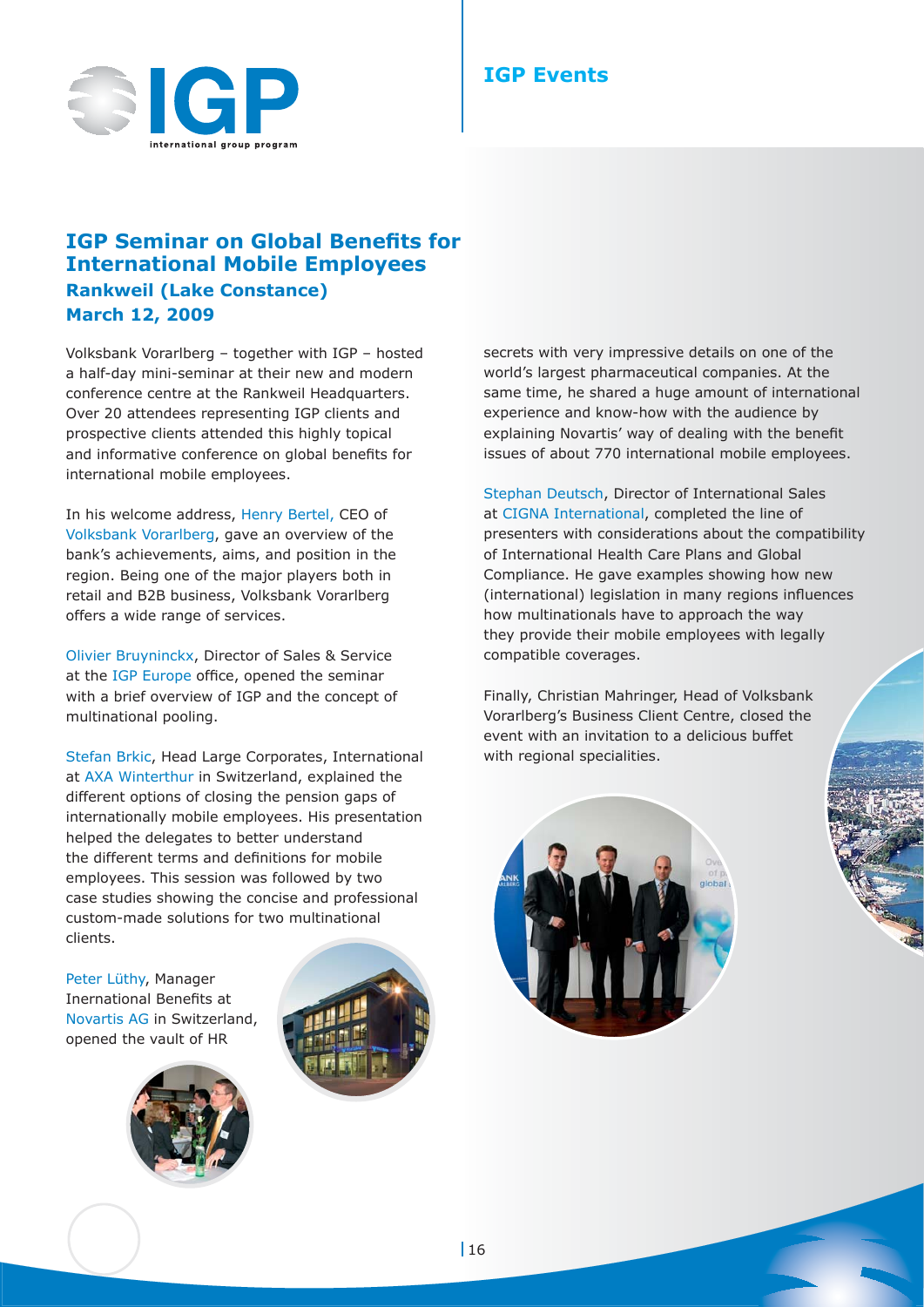

# **IGP Calendar**

# **Seminars & Events**

# **2009**

| May                             | 5              | Pensionskassen-Forum 2009                                               | Radisson Blu Hotel,<br>Zurich Airport, Switzerland |
|---------------------------------|----------------|-------------------------------------------------------------------------|----------------------------------------------------|
| September $-$<br><b>October</b> | $29 - 30$<br>1 | IGP Seminar                                                             | Renaissance Waterfront Hotel,<br>Boston, USA       |
| Fall                            | TBC.           | IGP Training on Multinational Pooling<br>for Intermediaries             | IGP Office, Brussels, Belgium                      |
|                                 | TBC            | IGP Training on Multinational Pooling<br>for Multinational Corporations | IGP Office, Brussels, Belgium                      |
|                                 | TBC            | IGP Training on Multinational Pooling<br>for Multinational Corporations | IGP Office, Boston, USA                            |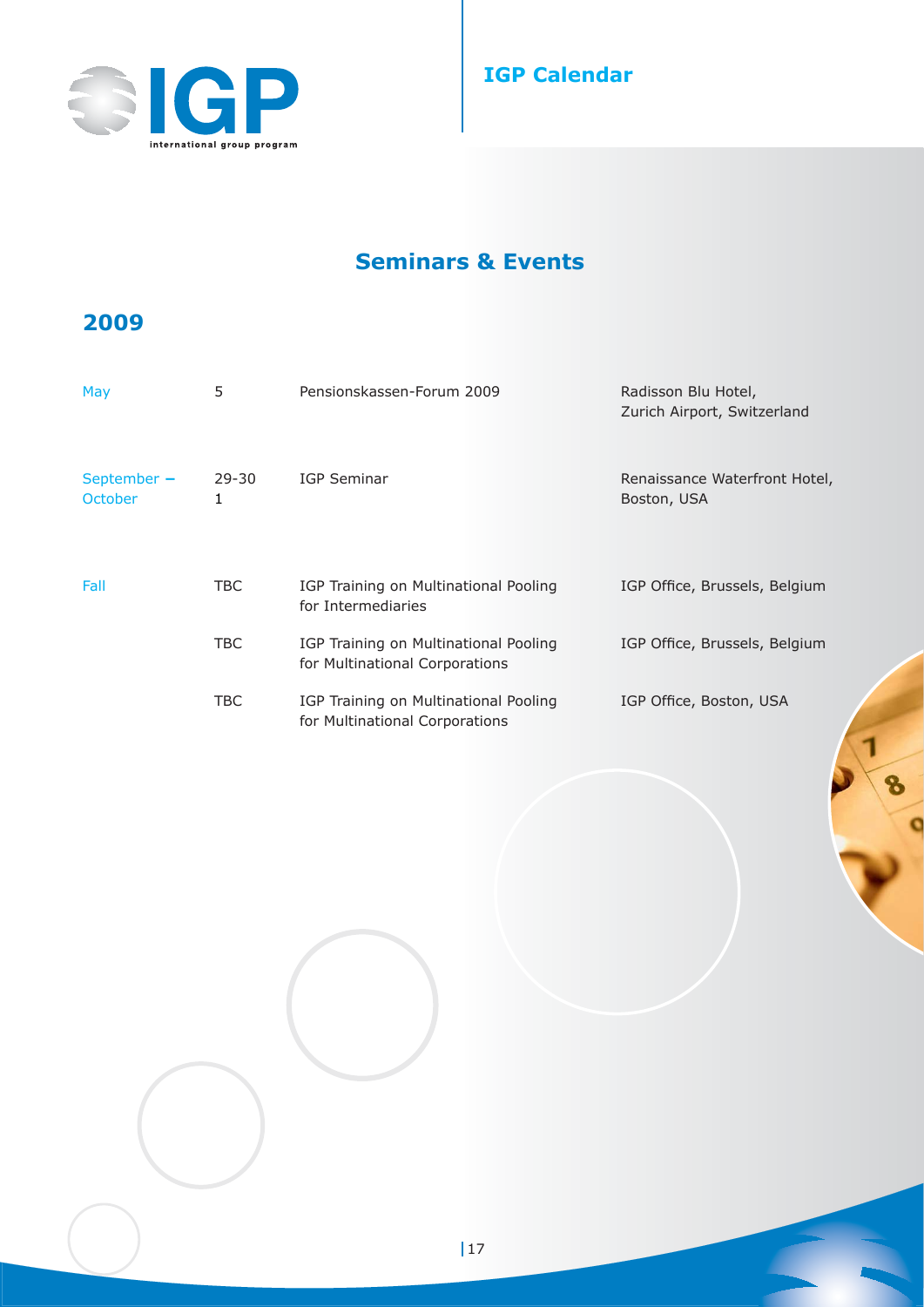

# **IGP Network Partners**

# **Asia-Pacific**

**Australia** AMP Life Limited

**China (Mainland)** Taiping Life Insurance Company, Limited

**Hong Kong** AXA China Region Insurance Company Limited

**India** Max New York Life Insurance Company Limited\*

**Indonesia** PT. Asuransi Jiwa Manulife Indonesia

**Japan** The Dai-ichi Mutual Life Insurance Company

**Korea** Samsung Life Insurance Company, Ltd.

**Malaysia** ING Insurance Berhad

**New Zealand** TOWER New Zealand

**Philippines** The Insular Life Assurance Company, Ltd.

**Singapore** Aviva Ltd.

**Taiwan (Republic of China)** Shin Kong Life Insurance Company, Ltd.

**Thailand** Muang Thai Life Assurance Company, Ltd.





# **Americas**

**Argentina**

SMG Life

**Brazil** Mapfre Seguros Brazil\*

**Canada** Manulife Financial Corporation – Canadian Division

**Central America (& Ecuador, Puerto Rico)** Pan American Life Insurance Company

**Chile** Mapfre Compañía de Seguros de Vida de Chile S.A.

**Colombia** Mapfre Colombia Vida Seguros, S.A.\*

**Dominican Republic** ARS Palic Salud, S.A. Mapfre BHD Compañía de Seguros, S.A.

**Mexico** Seguros Monterrey New York Life, S.A.

**Paraguay** Mapfre Paraguay Compañía de Seguros S.A.\*



**United States** Prudential Insurance Company of America (Life)

**Uruguay** Mapfre Uruguay Compañía de Seguros S.A.

**Venezuela** Mapfre La Seguridad, C.A.

\* Correspondent Network Partner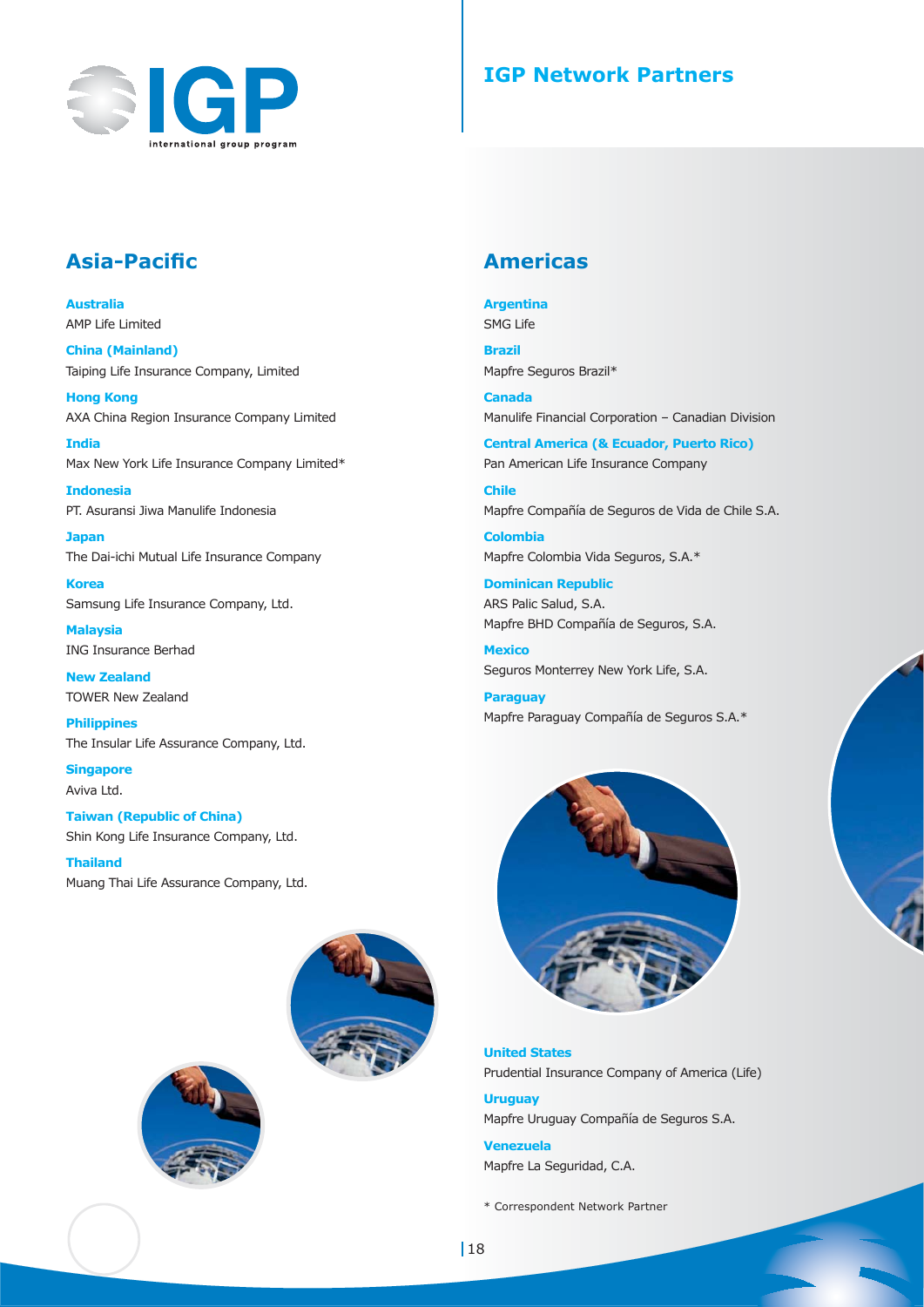

# **IGP Network Partners**

# **Europe & Africa**

**Austria**

VICTORIA-VOLKSBANKEN Versicherungs-AG

**Baltic States (Estonia, Latvia & Lithuania)** SE Sampo Life Insurance Baltic\*

**Belgium** Fortis Insurance Belgium

**Czech Republic** AXA pojišťovna a.s.

**Denmark** PFA Pension

**Finland** Mandatum Life Insurance Company Limited

**France** AXA France Vie

**Germany** VICTORIA Lebensversicherung AG

**Greece** The ETHNIKI Hellenic General Insurance Company

**Hungary** AEGON Hungary Composite Insurance Company

**Ireland** Irish Life Assurance plc

**Italy** Fondiaria-SAI S.p.A.

**Liechtenstein** AXA Winterthur

**Luxembourg** Fortis Luxembourg Assurances

**Monaco** AXA France Vie

**Netherlands** ASR Insurance

**Norway** Storebrand Livsforsikring AS

**Poland** WARTA Life Assurance Company Limited

**Portugal** VICTORIA-Seguros, S.A.

**Russia**

Aviva Insurance Company, ZAO



**Slovak Republic** AXA životní pojišťovna a.s., organizačná zložka Slovensko

**Slovenia** VICTORIA-VOLKSBANKEN Zavarovalniska delniska druzba\*

**South Africa** The Old Mutual Life Assurance Company (South Africa) Limited

#### **Spain**

Caja de Seguros Reunidos, Compañía de Seguros y Reaseguros, S.A. (CASER)

**Sweden** SPP Livförsäkring AB

**Switzerland** AXA Winterthur

**Turkey** Yapı Kredi Emeklilik A.Ş. (Life and Pensions) Yapı Kredi Sigorta A.Ş. (Health)

**United Kingdom** AXA PPP healthcare (Health) Canada Life Limited (Life and Pensions)



## **Third-Country National and Expatriate Coverage**

AXA PPP healthcare AXA Winterthur CIGNA International Expatriate Benefits (CIEB)\* Nordben Life and Pension Insurance Co. Limited

\* Correspondent Network Partner